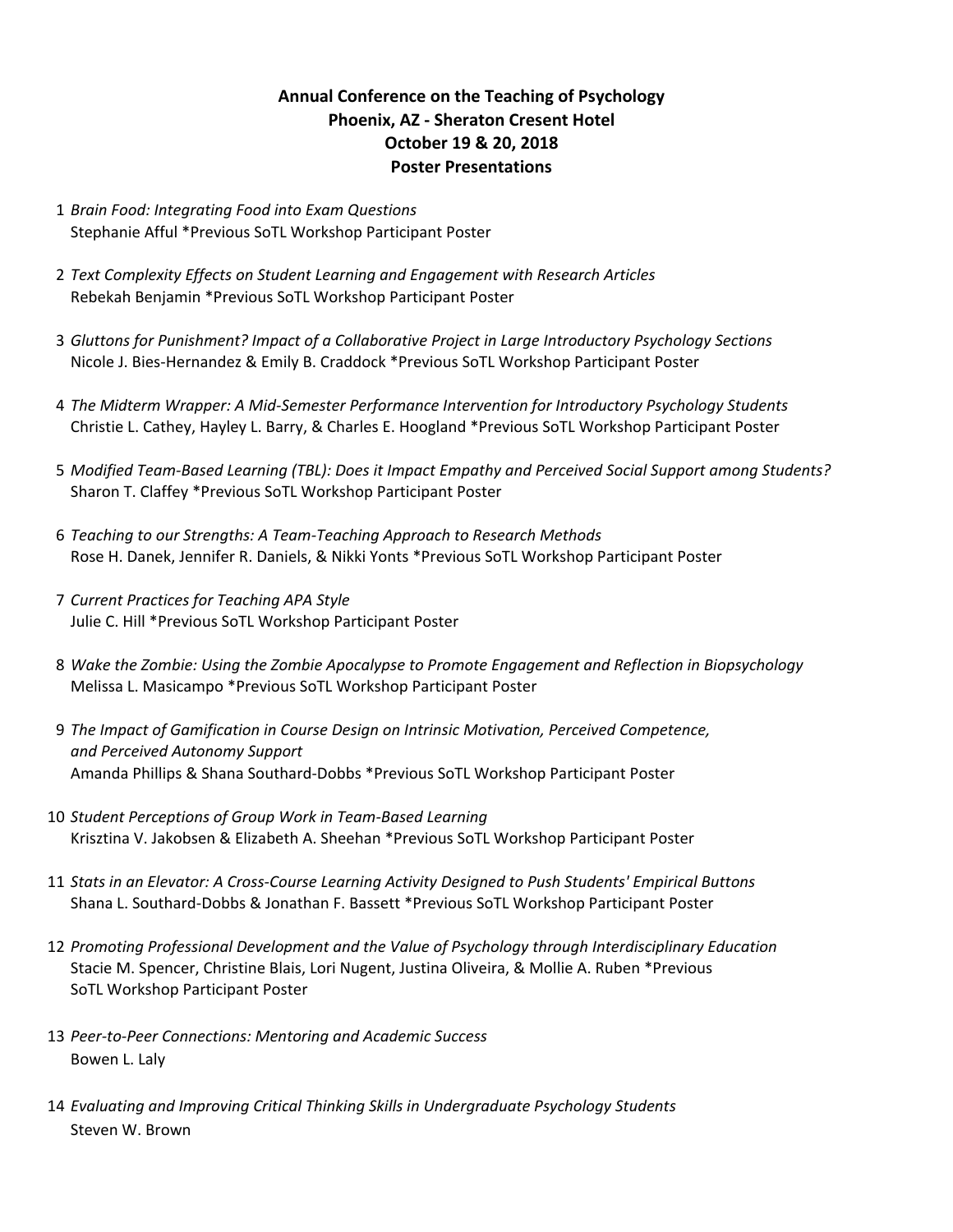- 15 Re-engnieering Statistics and Methods Courses to become Course-Based Undergraduate Research Experiences (CUREs) Viji Sathy
- 16 Controversial Topics in the Classroom: College Students' Perceptions of Appropriate Speech and Professor Behavior Megan M. Ringel, Jacob B. Rode, Christina S. Kim, & Jared B. Celniker
- 17 Recommendations for Integrating Service Learning into Psychology Courses Lisa H. Rosen
- 18 Where on This Map is Your Point? The Advantages to Drawing a Thesis Brien K. Ashdown & Jana Hackathorn
- 19 Creating a Therpeutic Socio-Emotional Learning Curriculum for Children in Crisis Diksha Bali
- 20 Making Death Easier to Discuss: Activities to Facilitate Conversations about Death and Dying in a *Developmental Psychology Course* Shannon Claxton
- 21 *Student Perceptions of Course Gamification #Winning* Jessica A. LaPaglia
- 22 College Board, Advanced Placement Psychology, and You Suzanne C. Baker
- 23 It's All Fun and Games Until Someone Realizes They're Learning Julia Langdal
- 24 Using Psychophysiology to Bust the"Lie Detector" Myth in General Psychology Kameko Halfmann
- 25 Messages in the Classroom about the Importance of "Brilliance" and "Genius" for Success may Hinder Diversity and *Inclusion in Higher Education* Daniel S. Storage
- 26 Development and Validation of the Introductory Psychology Knowledge Inventory Erin D. Solomon, Julie Bugg, Shaina F. Rowell, Mark A. McDaniel, Regina F. Frey, & Paul S. Mattson,
- 27 Teaching for Transfer of Causal Reasoning in the Context of a Psychology of Gender class Tracy L. Caldwell & Tina Taylor Ritzler
- 28 *Effectiveness of Different Methods of Preventing Cheating on Online Multiple-Choice Exams* Lori R. Van Wallendael, Hannah Peach, & Elaine O'Reilly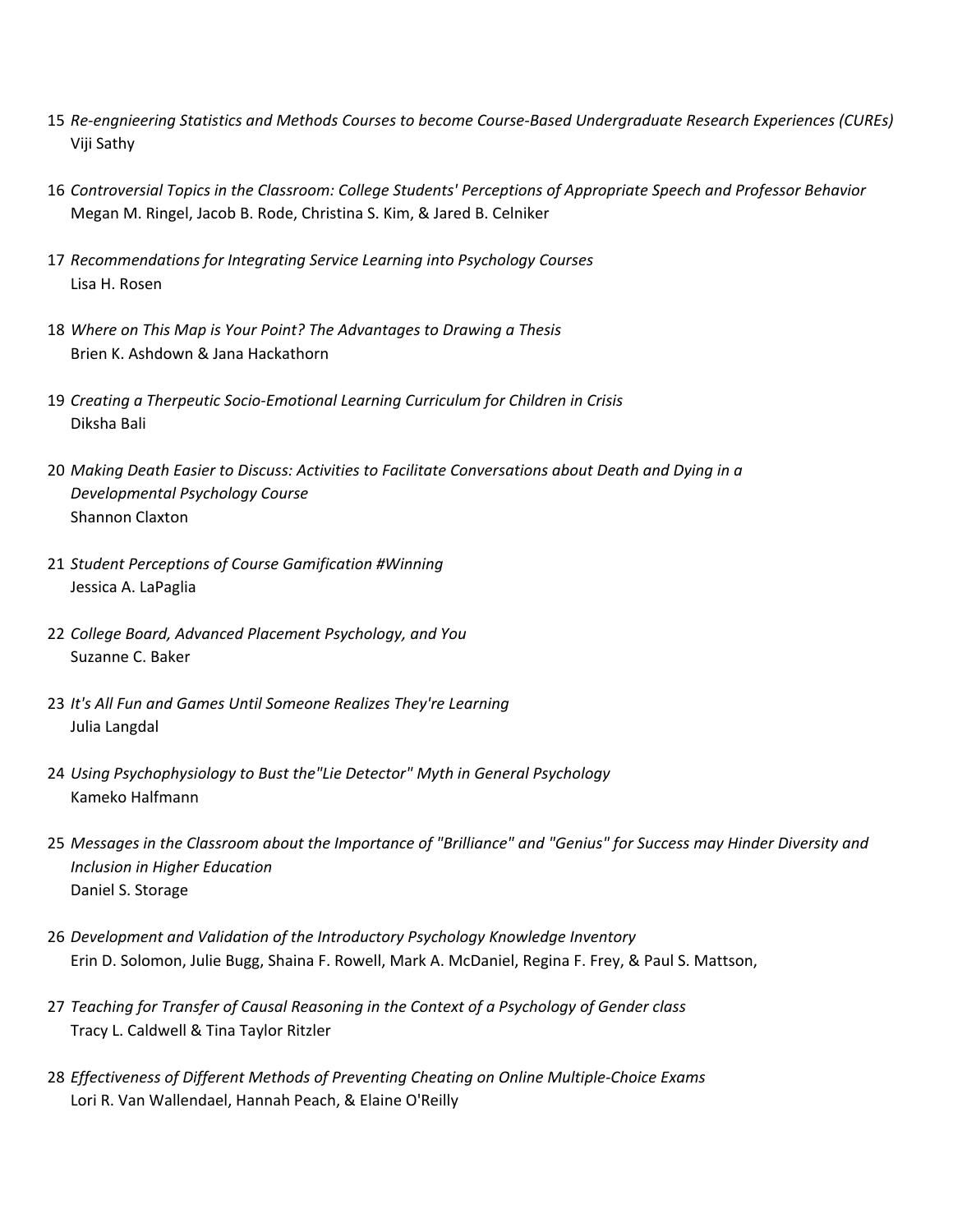- 29 *Student-led Discussions that Really Work* Carolyn R. Brown-Kramer
- 30 *StatHand: An Application to Support Students' Statistical Decision Making* Peter J. Allen, Frank D, Baughman, Lynne D. Roberts, James Finlay, & Hannah V. Uren
- 31 Making it Memingful for History of Psychology Deborah S. Briihl, & Joshua S. Rodefer
- 32 Assessment for Good Instead of Evil: Using Assessment to Help Develop Assignments that Fold Quantitative Reasoning *into Content Courses* Alice A. Frye & Paula Haines
- 33 Trust in and Rapport with the Teacher as Separate Components of a Successful Student Mindset Stephen L. Chew, Haley B. Beck, Emily K. Houk, Emma M. McClung, Ashley N. Wertenberg, Emily A. Haine, Martha G. Hardin, & Emily C. Schneider
- 34 Best Practices in Undergraduate Course Curriculum Design to Achieve Better Retention and Graduation Rates Sandra Trafalis & Paul Marcille
- 35 *Teaching Practices and Lessons Learned in an Undergraduate Cohort-Model Program* Sandra Trafalis
- 36 Fact vs Fiction: The Influence of Learning Styles and the Testing Effect on Predictions of Memory Performance Sabrina Badali, Joanna Reeder, Hunter Anderson, Giuseppe Paucarpura, & Shannon McGillivray
- 37 Development of the Teacher Trust Scale Jack W. Berry, Haley B. Beck, Emily A. Haine, Gabriela M. Hoefer, & Alexander J. Young
- 38 Let's Talk About Sex: Teaching Critical Thinking and Communication Skills Through Classroom Debates Sydnie R. Roberts, Michelle R. Howard, Courtney P. Harrough, & Patricia L. Thomas
- 39 Breaking the Barrier: Addressing Psychological Stigma Using a Contact and Education-Based Intervention Bre'Anna L. Free, Sarah C. Cassidy, Kayla Anne M. Turner, & Mollie B. Anderson
- 40 Meeting Friends of Dorothy Through the Genderbread Person: Addressing LGBTQ+ Stigma James D. Morris, Kayla Ann M. Turner, Courtney P. Harrough, & Mollie B. Anderson
- 41 Promoting Inclusion in the Classroom: Recognizing Our Many Identities, Sharing Experiences of Discrimination, *Checking Our Privilege, & Being the Change!* Michelle R. Howard, Sarah C. Cassidy, James D. Morris, & Mollie B. Anderson
- 42 *Is that a Condom in Your Classroom? Teaching Students to Have Safe Sex* Mollie B. Anderson, James D. Morris, Michlle R. Howard, Sydnie R. Roberts, & Courtney P. Harrough,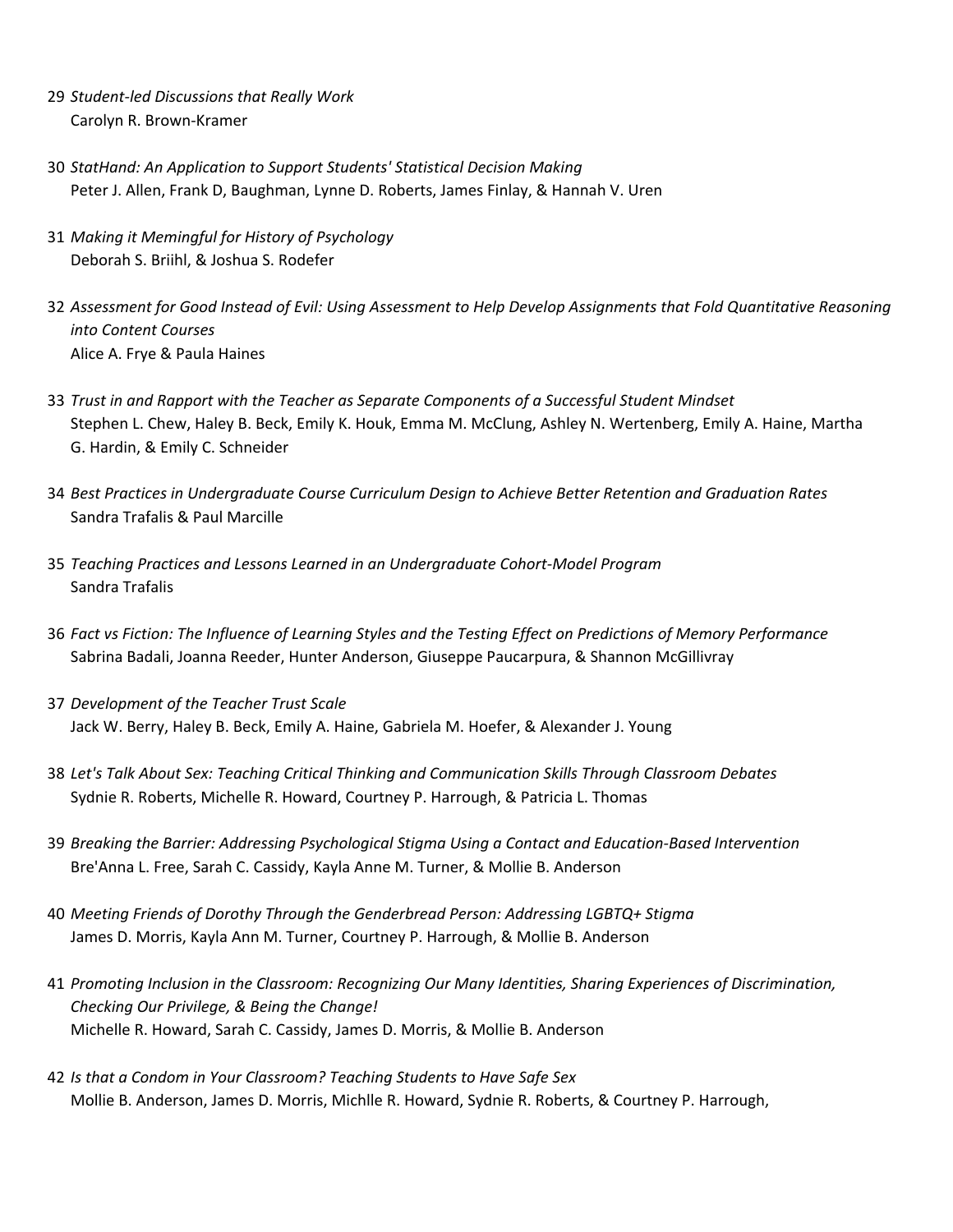- 43 *Effects of Inhalation Aromatherapy on Test Anxiety* Michelle K. Silerio
- 44 A Self-Correcting Approach to Multiple-Choice Tests is an Opportunity for Metacognitive Development Ruth J. Tincoff
- 45 *Using Metacognition to Moderate Mathematics Anxiety in an Introductory Statistics Course* Jennifer M. McGee & Maria Stetson
- **46 The Puzzling Metaphor** Eman Tadros
- 47 *Emotional Intelligence Exercise* Tanner A. Babb
- 48 *Psychological First Aid and Self-Care* Tanner A. Babb
- 49 Protecting the Integrity of On-Line Exams Administered in the Classroom Lynda Mae
- 50 *Teaching Strategies in Pakistan* Uzma Mehboob
- 51 *Teaching Self Compassion to Compassionate Educators* Krista D. Bridgmon & Elizabeth List
- 52 *Effects of Video Rendering Styles on Learning* Hung-Tao M. Chen
- 53 On Teaching Black Psychology in a Predominantly White Undergraduate Institution: Meta-reflections and *Students' Commentary* S. Virginia Gonsalves-Domond
- 54 Academic Engagement in Introductory Psychology and Persistence in STEM Majors Robert D. Faulk, Laura A. Powell, & Charles H. Brown
- 55 Current Perceptions of Teacher-Researchers on The Effectiveness of Different Research Pool Administration Models Donald F. Graves, Amy J. LeFevre, & Sarah R. Carter
- 56 *A Survey Beyond Content: Teachings in Introductory Psychology* Alisa A .Beyer
- 57 Enhancing the Undergraduate Research Assistant Experience at R1 Universities Leah H. Schultz